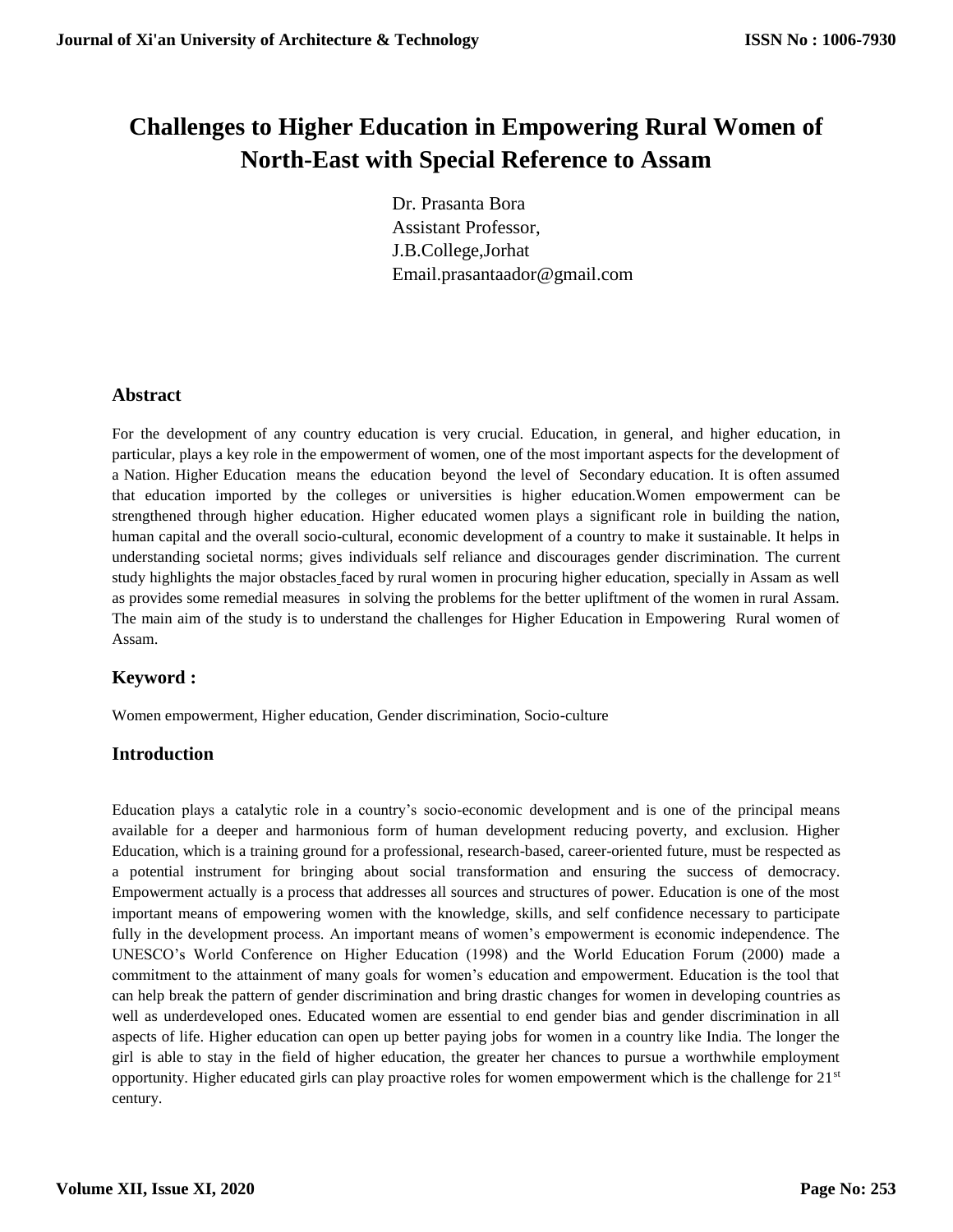# **Significance of the study :**

Education is an area that can shape the future of not just a state or a nation but of the entire human race. Higher education is considered as it starts after the higher secondary  $(10+2)$  level of education, when it is expected that students would develop critical thinking and understanding of processes and phenomena. It has to play a significant part in making productive people as well as strong nation. Higher education is a definite imperative for a country's progress. As mentioned by Dr. A.P.J. Abdul Kalam, the knowledge society's development is a pre-requisite of developed India and building a knowledge society we need a very good higher education system.

Empowerment is the term widely used in the context of "development", particularly in the development of women. It is the process of building capacities, creating an atmosphere which enables people to fully utilize their creative potential in pursuance of quality of life. It implies a state of mind and attitude of a person. An empowered woman has a positive self-image and has greater ability to overcome restrictions imposed on her by customs, beliefs and practices. With self-empower women have become brave and proud and produced a great impact on society, putting an end superstitions and irreverent traditions, and taken the initiative of social and cultural change.

Higher Education is one of the greatest forces for change in women's lives. It will raise not only her own status but the status of the whole family. According to Jawaharlal Nehru "Education of boys is education of one person, but the education of a girl is the education of entire family". Similarly, the UNESO slogan-"Educated a men and you educated an individual, educated a women and you educate a family". Women constitute nearly half of the total population. They play a vital role in improving the quality of life individuals and also of a society. So, it is necessary that for all sorts of socio-economic development, women education consideration should occupy priority.

# **Objectives:**

The present paper has been undertaken with the following objectives:

a. Find out the major obstacles of rural women in higher education of Assam

and

b. To give some measures for solving these problems for the better upliftment of the rural women of Assam.

# **Methodology:**

The study is purely descriptive. No complicated models and tools were used. The study is complied with the help of secondary data have been collected from various books, journals and other relevant literature.

# **Major findings and discussion**:

The Indian constitution provides equal rights and opportunities for men women, and also some special provisions for their development and upliftment of their socio-economic and political status. In spite of the facilities as enshrined in the Indian constitution and the various steps taken by the governments, the rate of women education in the rural areas of Assam is very poor. According to the census report 2001, Assam ranked 25<sup>th</sup> in literacy with 71.28% where female literacy was 54.61%. So in case of illiteracy, Assam ranked 11<sup>th</sup> India and ranked 10<sup>th</sup> in case of male illiteracy and 12<sup>th</sup> in case of women illiteracy. In such a situation for the development of rural areas, it much undivided attention for the development of women education of Assam.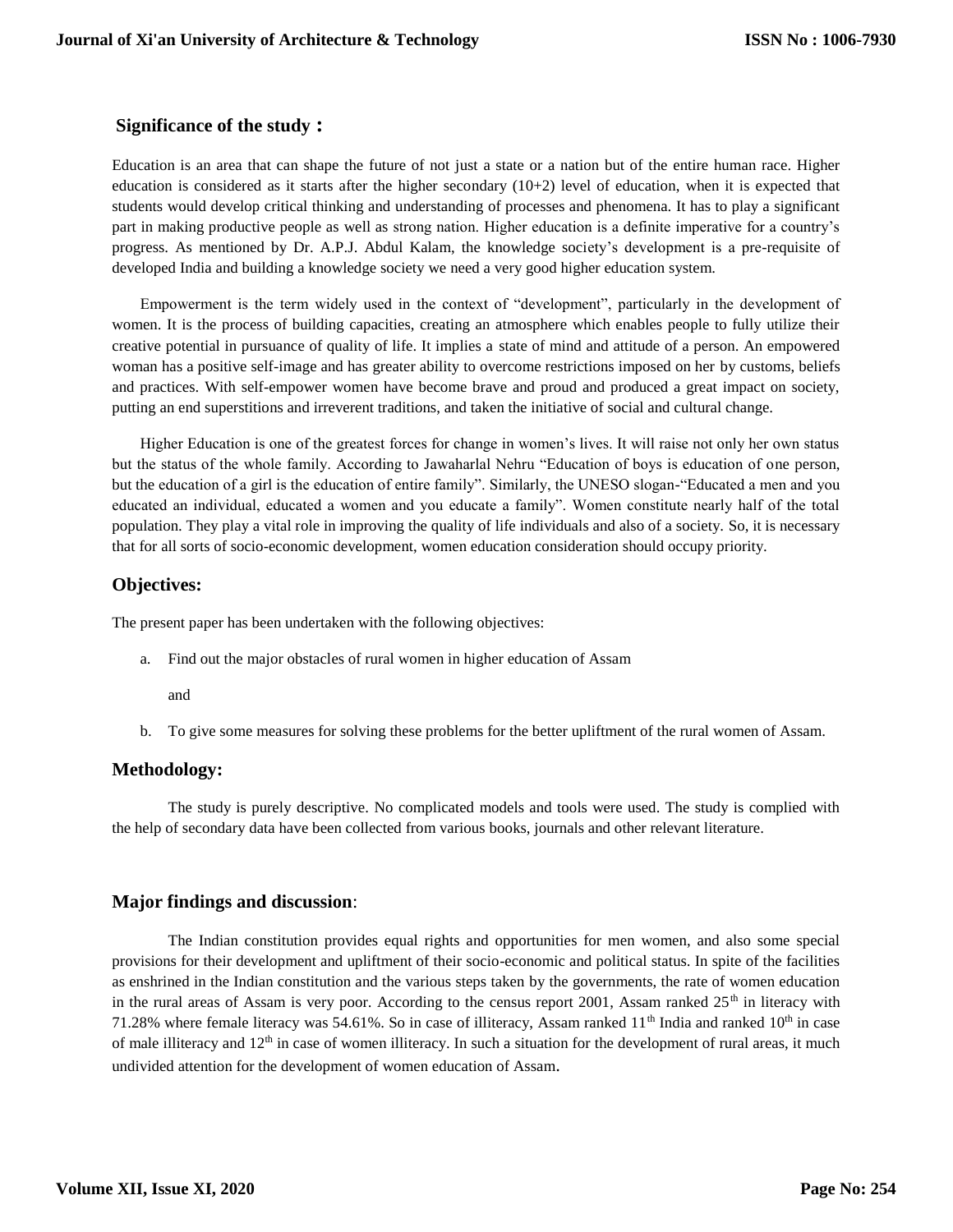**The problems:**  $\frac{3}{4}$  of the Indian population live in rural areas. Most of the rural people are illiterate. There are several causes for much illiteracy in rural areas as compared to urban areas.

**Poor economic condition :** The planning commission estimated that in1979-80, 48.4% or nearly half of the total number were of the BPL group. In 1993-94, in rural areas, the poor were 37.3% of the rural population while the poor's constitute 36% of the total population lived in BPL group. So, they cannot help sending young ones to take higher education. Rather they want the children to go in search of money.

# **Growth of population:**

Rapid population growth causes rural illiteracy. There are no sufficient educational institutions to facilitate younger's. A few brilliant students able to get the chance to take higher education.

#### **Social barriers:**

Still now, the people of Assam are unsecular in mind. They do not send their girls for higher education together with other religious, castes, and class.

#### **Early marriage system:**

At present, also most of the rural families have the concept that after H.S.L.C or H.S. and so on the girls should get marry. According them marriage is universal. So, after marriage the girls busy in their-in-laws' houses and deprive from higher education.

#### **More family members:**

Due to more family members the girls of the rural areas have not get the priority to take higher education. Parents want to send their boys for higher education because after that they will be the source of income and security in the old age of the parents. The girls stay at home to perform the domestic works.

# **Conservative mind of the rural people:**

The rural people have the idea that after the higher education their girls will get a good job, she has to move various places and interact with various caste, religious people. The conservative people of Assam cannot allow to do so.

#### **Week primary and secondary education system:**

The quality of North-East school system in rural area is very poor. Most of the children of primary and secondary schools complete their schooling without undergoing adequate training, when they go for higher education they find difficulties. Most of the rural students, find it difficult to pass the competitive examinations like IAS, NET, SLET, Banking, Staff Selection and the like. Unless children are equipped with advanced knowledge and training at higher primary level their performance will be deteriorated at higher level.

# **Medium of instruction:**

Another major problem of the students rural area is of medium in which they study. At present in most of the colleges teaching and learning is taking place only in regional languages. They find it difficult to study in English. International language is missing almost in rural areas. The rural students were failed to impress the interviewers at the time of selection for job or a seat in higher education institution.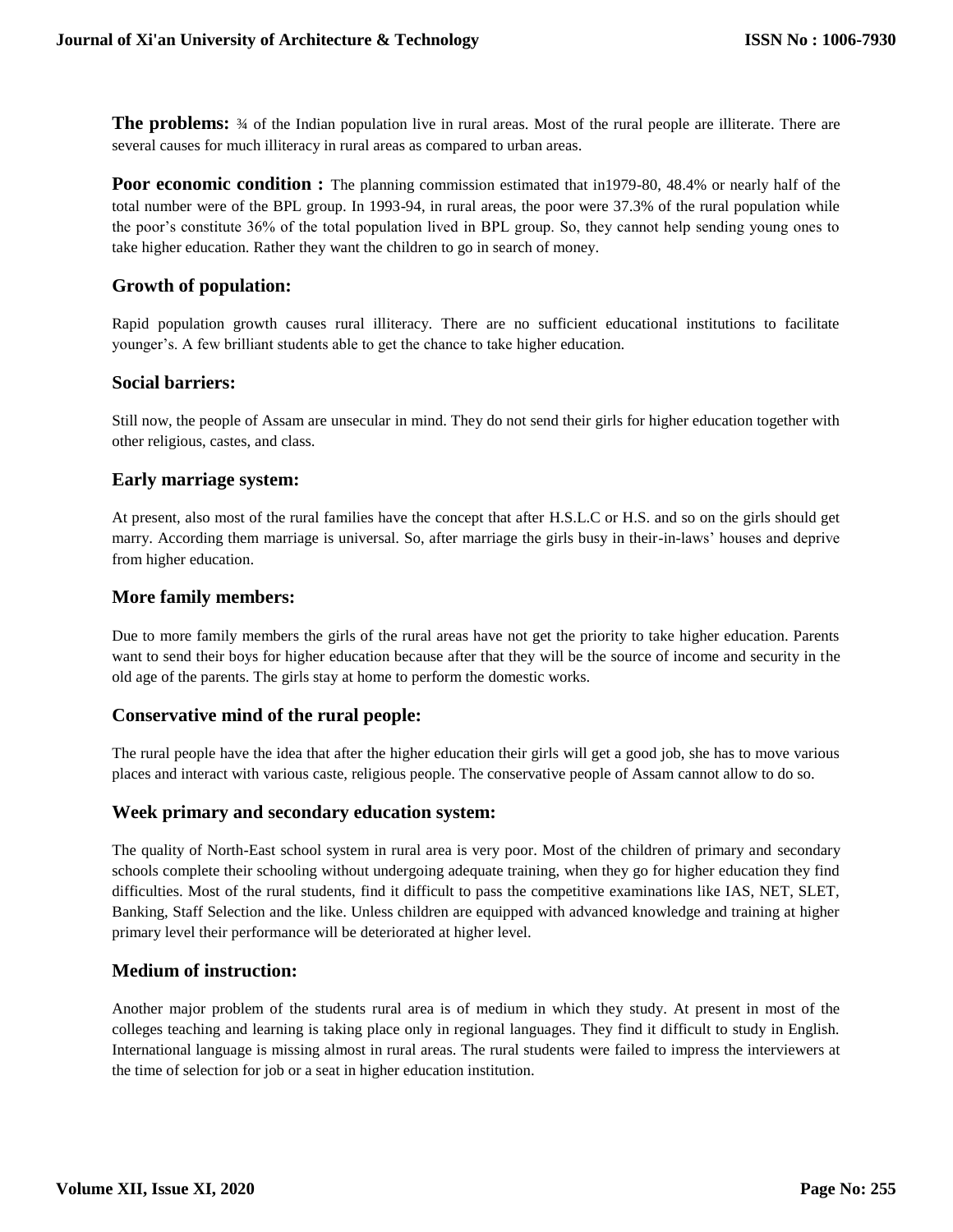# **Urbanization in higher education:**

It is to be noted that our higher education system is urban oriented in the matters of location of facilities, allocation of finance and content of curriculum. University prepares the syllabus, frames examination and admission rules. Teachers in rural area rarely consulted. Policy framers hardly realize the difficulties faced by teachers and students.

# **Suggestions:**

The following measures are made for solution of the challenges in higher education of women in rural areas of Assam.

- i. Special schemes for BPL students for their higher education.
- ii. Awareness among the rural women for getting higher education.

iii. Adoption of modern technology based education system in the secondary and higher secondary schools in the rural areas of Assam.

- iv. The emphasis on English language and communication skills should be raised.
- v. The recruitment, retention, motivation and long term development of well –trained faculty.

vi. Major steps to create a competitive environment in the rural primary and secondary schools, so that the rural students can get chance in the modern educational institutions.

Improve educational infrastructure, especially access to computer and also traditional infrastructure such as libraries, classrooms at both primary and higher educational level.

# **Conclusion:**

"When women move forward, the family moves, the village moves."So, from the forgoing discussion, it can be concluded that the need for financing of higher education for students especially those coming from rural areas need specially attention. If the Government, different voluntary organization likes NGO's, SHG's and educators etc. take special attention towards the upliftment of the rural women of Assam. These will definitely improve the qualitative education of rural women in the rural areas of Assam in the coming years.

# **References:**

Bewa, S.K. & Others, Self Empowerment for Social Empowerment, Authors press; Delhi-92;2007.

Behera, M.C.(ed.), Globailising Rural Development, SAGE Publications; New Delhi-92, 2004.

Chatterjee,Shanker , Development of Rural poor through Self Help Groups, Jaipur, RBSA Publishers, 2004

Joshi,S.C, Women empowermentMyth and reality, New Delhi, Akansha publishing House, 2004

Kale, R.K, Higher education and development of the nation, University news, vol.44,no-33;2006

Mittal, Mukta, Empowering the Rural Women" , Women Power in India, New Delhi, Anmol Publication Pvt.Ltd., 1995

Mishra, R.C, Women in India. Authors press; Delhi-92,2006.